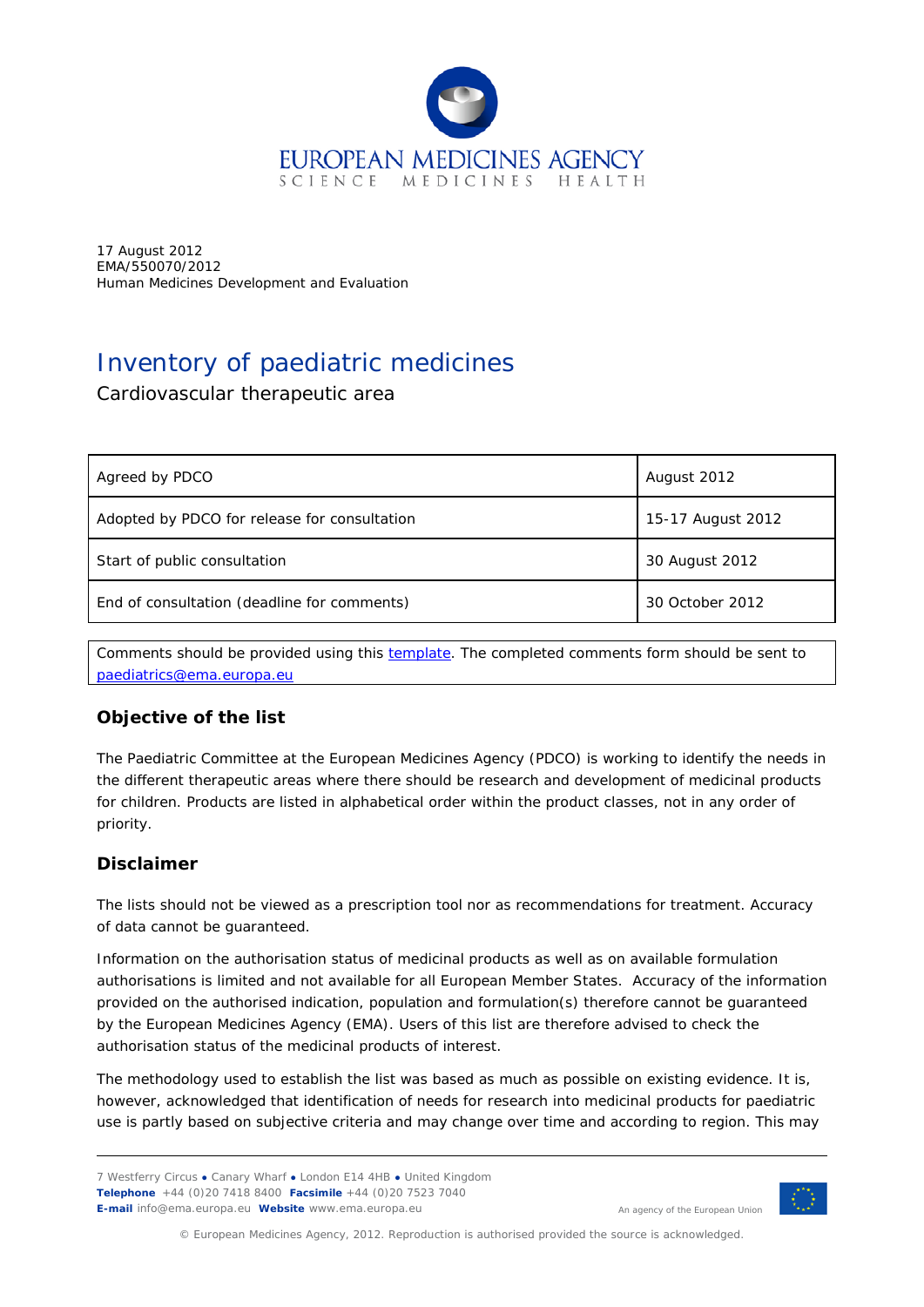also be the case should further information of which the PDCO is not aware become available (e.g. on pharmacokinetics, safety and efficacy, submission of PIPs on listed products, etc).

#### **Notes**

Information in the 2<sup>nd</sup> column (authorised indication) includes the indication in broad terms only. The 3<sup>rd</sup> column refers to the population for which the medicine is authorised in at least one Member State and formulation(s) authorised in at least one Member State.

For the designation of the products International Nonproprietary Names (INN) are used whenever possible.

The shaded products represent those where a decision has been adopted on a Paediatric Investigation Plan (PIP). For further information please consult the EMA website. The information in the 2<sup>nd</sup> column in this case represents the condition in the PIP decision.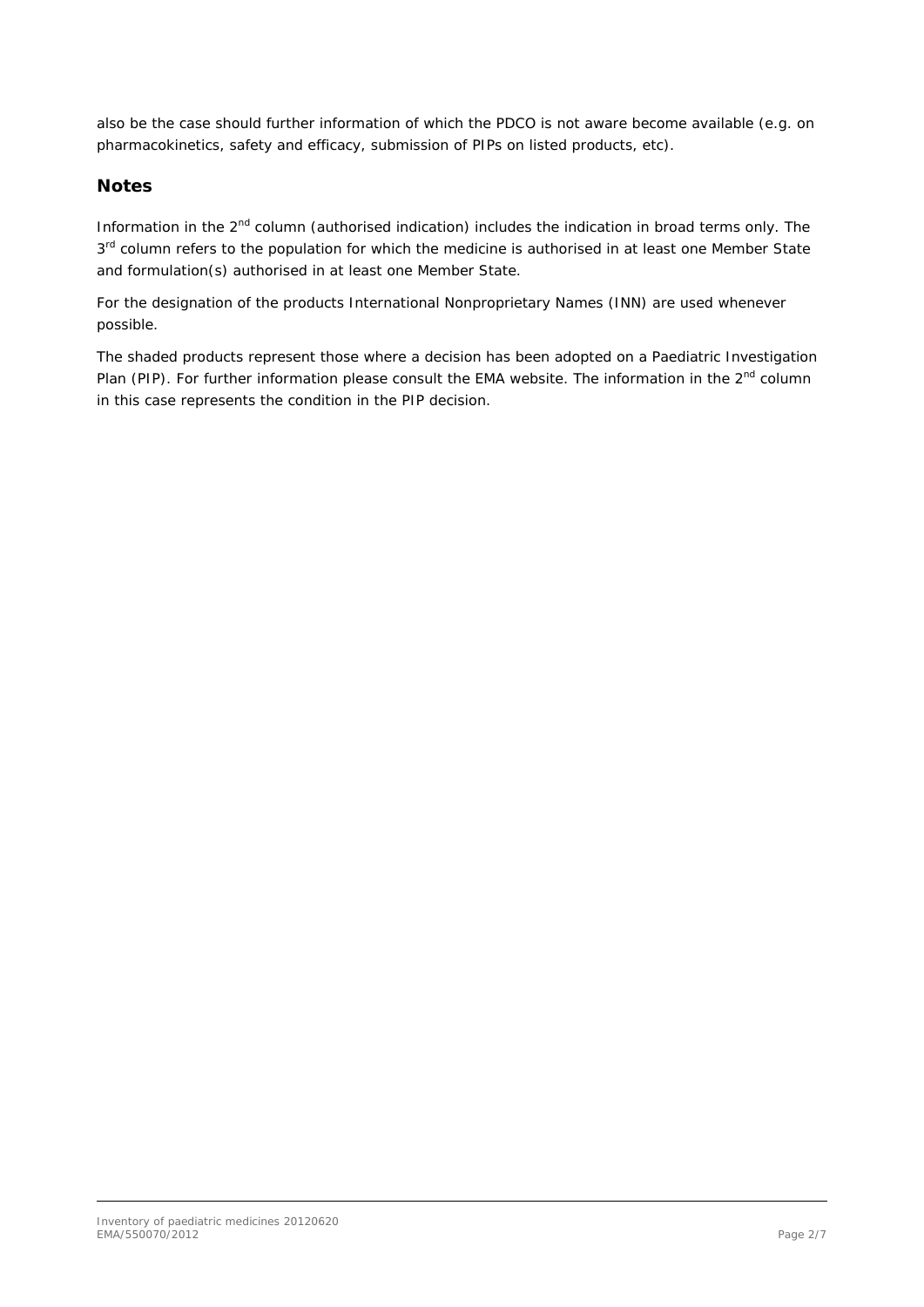# **CARDIOVASCULAR THERAPEUTIC AREA**

Refer to **nephrology** [e.g. for ACE-inhibitors, diuretics, calcium-antagonists, AT-II receptor antagonists ('Sartans')] and **metabolism** [e.g. for 'statins']

| Product                              | <b>Authorised indication</b>                                       | <b>Authorised</b><br>population,<br>formulation | <b>Needs</b>                                                                                                                                                                                   |
|--------------------------------------|--------------------------------------------------------------------|-------------------------------------------------|------------------------------------------------------------------------------------------------------------------------------------------------------------------------------------------------|
|                                      | Inotropes, Phosphodiesterase Inhibitors, Inodilators, Vasodilators |                                                 |                                                                                                                                                                                                |
| Arginine-vasopressin                 | Cardiogenic shock                                                  | Adults                                          | Data on PK, dose, safety<br>and efficacy                                                                                                                                                       |
|                                      |                                                                    | Solution for injection                          | Age appropriate<br>formulation                                                                                                                                                                 |
| Bosentan                             |                                                                    |                                                 | PIP agreed                                                                                                                                                                                     |
| Dobutamine                           | Cardiogenic shock,<br>acute heart failure                          | Children                                        | Data on efficacy in<br>neonates *<br>* Please note that there is<br>a need for international                                                                                                   |
|                                      |                                                                    |                                                 | consensus on the<br>definition of 'shock' in<br>neonates, and any<br>medicine development<br>should take this into<br>consideration                                                            |
|                                      |                                                                    | Concentrate for<br>solution for infusion        | Age appropriate<br>formulation                                                                                                                                                                 |
| Dopamine                             |                                                                    |                                                 | PIP agreed                                                                                                                                                                                     |
| Hydroxyethyl starch<br>(tetrastarch) | Shock, cardiac failure                                             | Adults                                          | Data on efficacy and<br>safety versus normal<br>saline solution (NaCl<br>$0.9\%)*$                                                                                                             |
|                                      |                                                                    | Solution for infusion                           | * Please note that there is<br>a need for international<br>consensus on the<br>definition of 'shock' in<br>neonates, and any<br>medicine development<br>should take this into<br>consideration |
| Levosimendan                         | Acute decompensation<br>of chronic heart failure                   | Adults                                          | Data on safety, efficacy<br>and dose                                                                                                                                                           |
|                                      |                                                                    | Concentrate for<br>solution for infusion        |                                                                                                                                                                                                |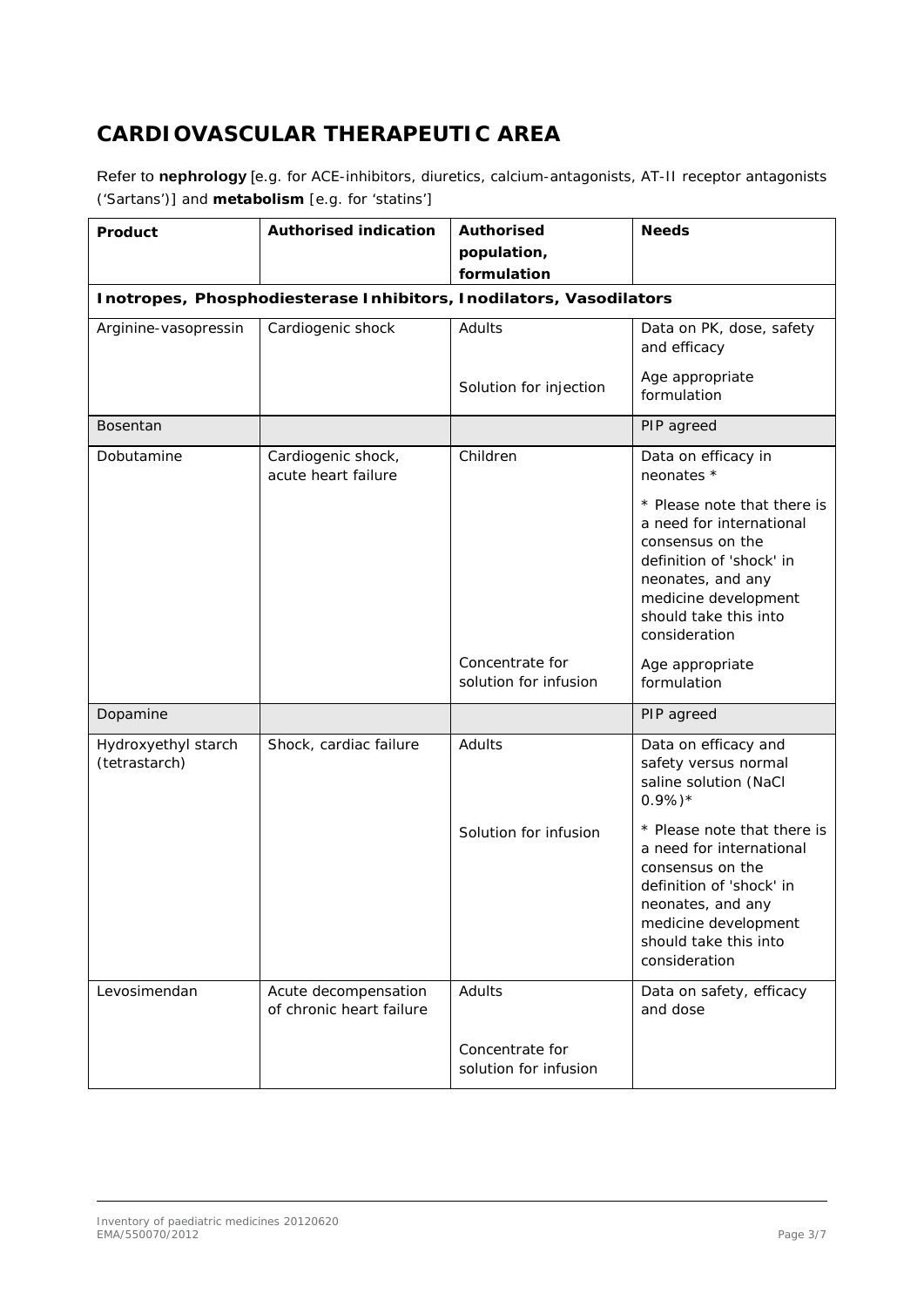| Product                      | <b>Authorised indication</b>                                                             | <b>Authorised</b>                                                                                                                                                  | <b>Needs</b>                                                                                                                     |
|------------------------------|------------------------------------------------------------------------------------------|--------------------------------------------------------------------------------------------------------------------------------------------------------------------|----------------------------------------------------------------------------------------------------------------------------------|
|                              |                                                                                          | population,                                                                                                                                                        |                                                                                                                                  |
|                              |                                                                                          | formulation                                                                                                                                                        |                                                                                                                                  |
| Nitric oxide (NO)            | Pulmonary hypertension<br>Pulmonary hypertension<br>in conjunction with<br>heart surgery | $\geq$ 34 weeks of<br>gestational age<br>(pulmonary<br>hypertension)<br>Adults and children<br>(pulmonary<br>hypertension in<br>conjunction with heart<br>surgery) | Data on efficacy and<br>safety for treatment of<br>pulmonary hypertension<br>in preterms infants $< 34$<br>weeks gestational age |
|                              |                                                                                          | Inhalation gas                                                                                                                                                     |                                                                                                                                  |
| Nitroprusside                | Shock, hypertensive<br>crisis                                                            | Adults                                                                                                                                                             | Data on safety, efficacy<br>and PK/dose                                                                                          |
|                              |                                                                                          | Solution for infusion                                                                                                                                              | Age appropriate<br>formulation                                                                                                   |
| Norepinephrine               | Acute hypotension                                                                        | Adults<br>Concentrate for<br>solution for infusion                                                                                                                 | Data on safety, efficacy<br>and PK/dose in children<br>including preterm and<br>term neonates                                    |
|                              |                                                                                          |                                                                                                                                                                    | Age appropriate<br>formulation                                                                                                   |
| Sildenafil                   |                                                                                          |                                                                                                                                                                    | PIP agreed                                                                                                                       |
|                              | <b>Hypertension Central Action Mechanism</b>                                             |                                                                                                                                                                    |                                                                                                                                  |
| Clonidine                    | Hypertension                                                                             | Adults                                                                                                                                                             | Data on PK/dose, efficacy,<br>safety                                                                                             |
|                              |                                                                                          | Tablet, capsule,<br>solution for injection                                                                                                                         | Age appropriate oral<br>formulation                                                                                              |
| $a$ - and $\beta$ - Blockers |                                                                                          |                                                                                                                                                                    |                                                                                                                                  |
| Labetalol                    | Hypertension<br>emergencies,                                                             | Adults                                                                                                                                                             | Data on PK/dose, efficacy,<br>safety                                                                                             |
|                              | hypertension                                                                             | Film-coated tablet,<br>solution for injection                                                                                                                      | Age appropriate<br>formulation                                                                                                   |
| <b>β-Blockers</b>            |                                                                                          |                                                                                                                                                                    |                                                                                                                                  |
| Atenolol                     | Hypertension,<br>arrhythmias                                                             | Adults and children ><br>12 years                                                                                                                                  | Data on PK/dose, efficacy,<br>safety in children $<$ 12<br>years including neonates                                              |
|                              |                                                                                          | Tablet, film-coated<br>tablet, solution for<br>injection or infusion,<br>syrup                                                                                     |                                                                                                                                  |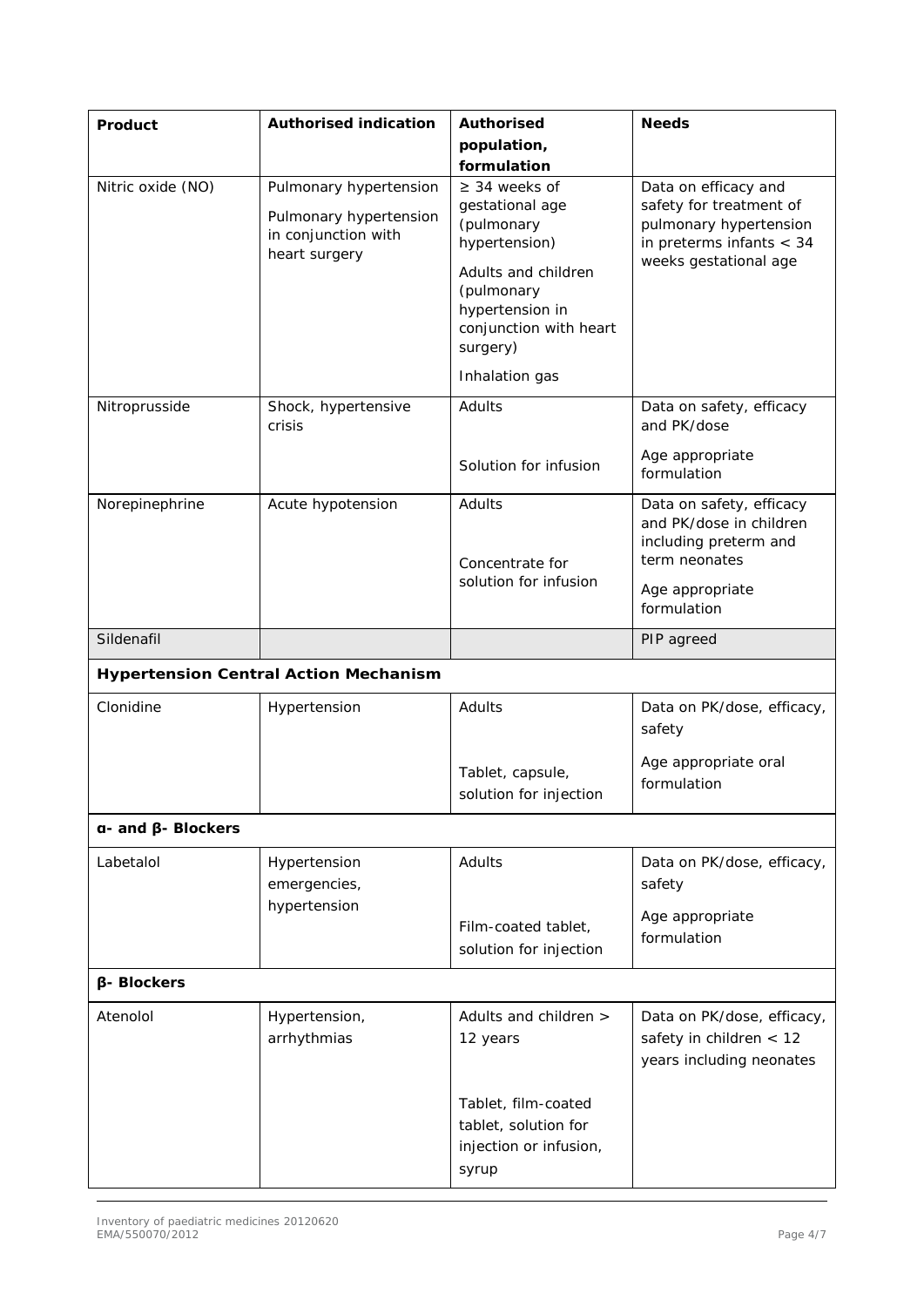| Product     | <b>Authorised indication</b>                         | <b>Authorised</b><br>population,<br>formulation                     | <b>Needs</b>                                                             |
|-------------|------------------------------------------------------|---------------------------------------------------------------------|--------------------------------------------------------------------------|
| Bisoprolol  | Chronic heart failure                                | Adults                                                              | Data on PK/dose, efficacy,<br>safety                                     |
|             |                                                      | Tablet, film-coated<br>tablet                                       | Age appropriate<br>formulation                                           |
| Carvedilol  | Hypertension, heart<br>failure, angina               | Adults                                                              | For treatment of<br>hypertension and heart<br>failure:                   |
|             |                                                      | Tablet                                                              | Data on PK/dose, efficacy,<br>safety                                     |
|             |                                                      |                                                                     | Age appropriate<br>formulation                                           |
| Esmolol     | Hypertension,<br>arrhythmias                         | Adults                                                              | Data on PK/dose, efficacy,<br>safety                                     |
|             |                                                      | Solution for injection,<br>concentrate for<br>solution for infusion | Age appropriate<br>formulation                                           |
| Metoprolol  | Hypertension,<br>arrhythmias                         | Adults                                                              | Data on PK/dose, efficacy,<br>safety                                     |
|             |                                                      | Tablet, solution for<br>injection                                   | Age appropriate<br>formulation                                           |
| Propranolol | Hypertension,<br>arrhythmias, Tetralogy<br>of Fallot | Adults and children                                                 | For treatment of<br>hypertension and<br>supraventricular<br>tachycardia: |
|             |                                                      | Tablet, solution for<br>intravenous infusion,<br>oral solution      | Data on PK/dose, efficacy<br>and safety                                  |
| Sotalol     | Supraventricular and<br>ventricular arrhythmias      | Adults                                                              | Data on PK/dose, efficacy,<br>safety                                     |
|             |                                                      | Tablet                                                              | Age appropriate<br>formulation                                           |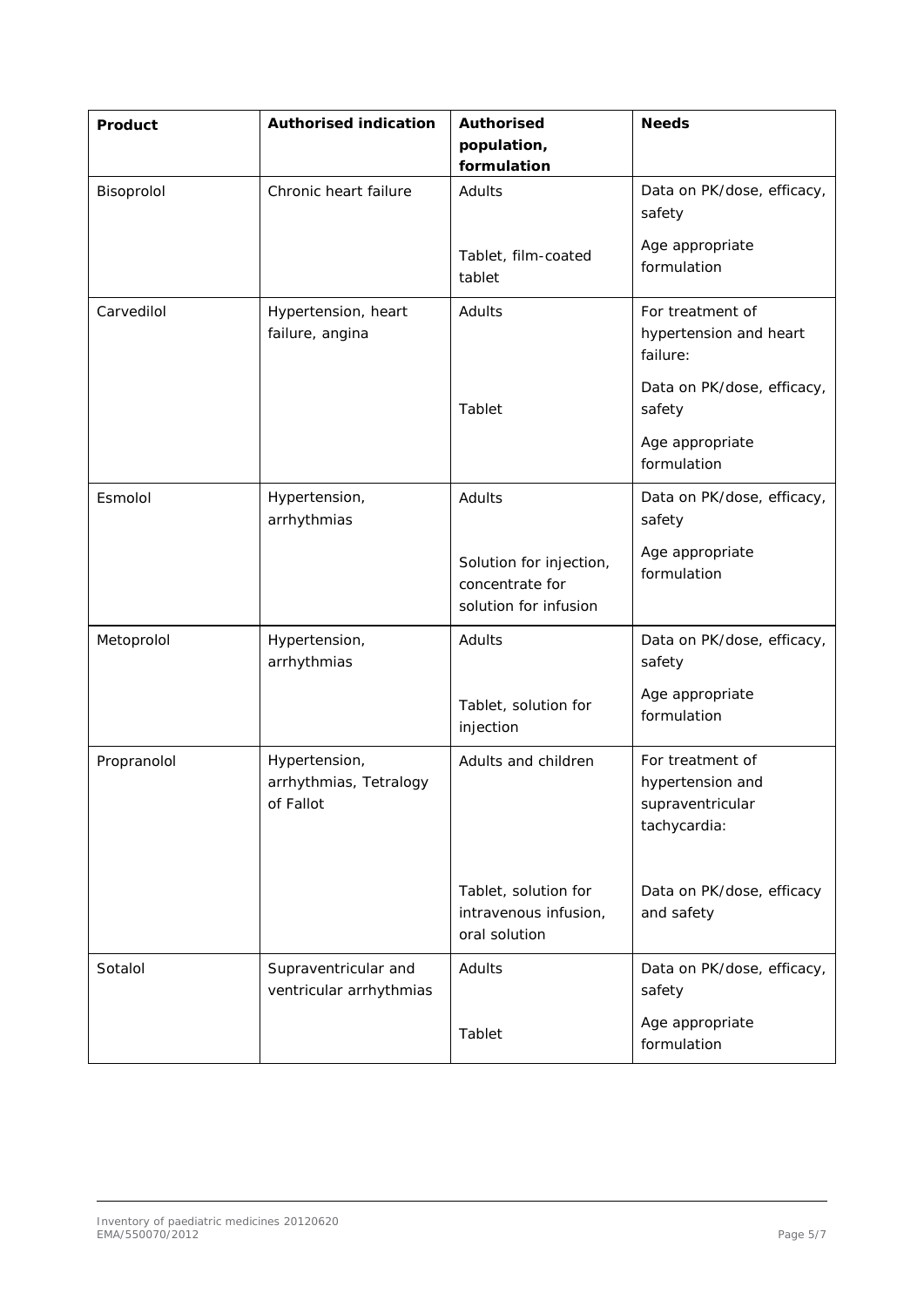| Product                           | <b>Authorised indication</b>                                                                      | <b>Authorised</b><br>population,<br>formulation                                          | <b>Needs</b>                                                                           |
|-----------------------------------|---------------------------------------------------------------------------------------------------|------------------------------------------------------------------------------------------|----------------------------------------------------------------------------------------|
| <b>Other Anti-Arrhythmics</b>     |                                                                                                   |                                                                                          |                                                                                        |
| Adenosine phosphate               | Supraventricular<br>tachycardia-<br>Cardioversion                                                 | Adults                                                                                   | Data on dose, efficacy,<br>safety                                                      |
|                                   |                                                                                                   | Solution for injection                                                                   | Age appropriate<br>formulation                                                         |
| Amiodarone                        | Arrhythmias                                                                                       | Adults                                                                                   | Data on PK/dose, efficacy,<br>safety                                                   |
|                                   |                                                                                                   | Tablet, solution for<br>injection                                                        | Age appropriate oral<br>formulation                                                    |
| Flecainide                        | Arrhythmias                                                                                       | Adults and children ><br>12 years                                                        | Data on PK/dose, efficacy,<br>safety in children $<$ 12<br>years                       |
|                                   |                                                                                                   | Tablet, capsule,<br>solution for injection                                               | Age appropriate<br>formulation                                                         |
| <b>Antithrombotics</b>            |                                                                                                   |                                                                                          |                                                                                        |
| Acetylsalicylic acid<br>(aspirin) | Prevention of thrombotic<br>cerebrovascular or<br>cardiovascular disease<br>and following by-pass | Adults and children                                                                      | For Kawasaki disease:<br>Age appropriate<br>formulation                                |
|                                   | surgery<br>Kawasaki disease                                                                       | Tablet, chewable<br>tablet, gastro-resistant<br>tablet, effervescent<br>tablet, granules |                                                                                        |
| Alteplase                         | Thrombolytic treatment<br>in myocardial infarction<br>and pulmonary<br>embolism                   | Adults                                                                                   | For intravascular and<br>cather related<br>thrombolysis:<br>Data on PK/dose, efficacy, |
|                                   | Fibrinolytic treatment of<br>acute ischaemic stroke                                               | Powder and solvent for<br>solution for injection<br>and infusion                         | safety<br>Age appropriate<br>formulation                                               |